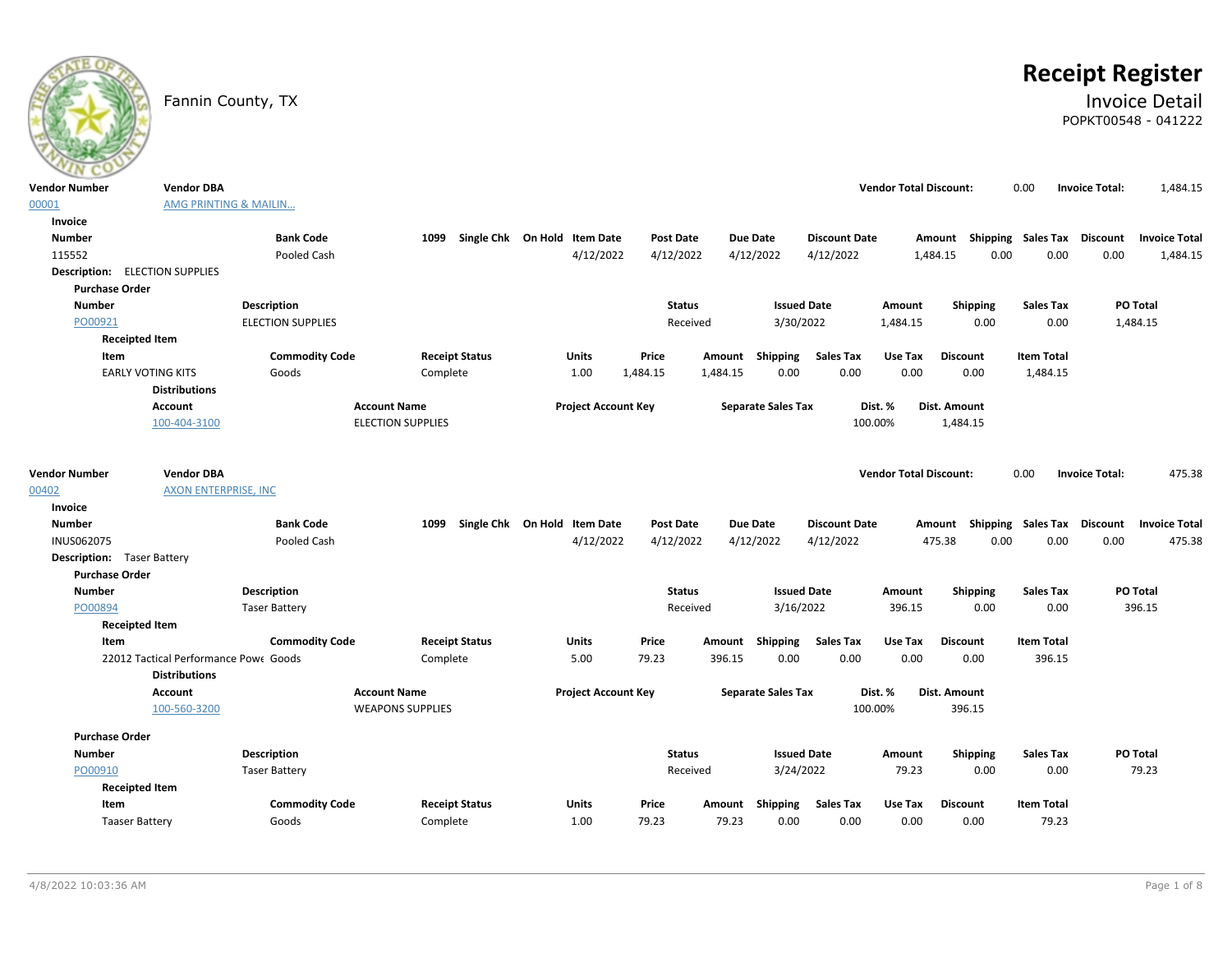|                                 | <b>Distributions</b>                             |                       |                              |                       |                              |                  |        |                           |                      |                               |                 |                             |                       |                      |
|---------------------------------|--------------------------------------------------|-----------------------|------------------------------|-----------------------|------------------------------|------------------|--------|---------------------------|----------------------|-------------------------------|-----------------|-----------------------------|-----------------------|----------------------|
|                                 | Account                                          |                       | <b>Account Name</b>          |                       | <b>Project Account Key</b>   |                  |        | <b>Separate Sales Tax</b> |                      | Dist. %                       | Dist. Amount    |                             |                       |                      |
|                                 | 413-413-3200                                     |                       | <b>WEAPON SUPPLIES</b>       |                       |                              |                  |        |                           |                      | 100.00%                       | 79.23           |                             |                       |                      |
|                                 |                                                  |                       |                              |                       |                              |                  |        |                           |                      |                               |                 |                             |                       |                      |
| <b>Vendor Number</b>            | <b>Vendor DBA</b>                                |                       |                              |                       |                              |                  |        |                           |                      | <b>Vendor Total Discount:</b> |                 | 0.00                        | <b>Invoice Total:</b> | 156.00               |
| 00146                           | <b>BETSY ROSS FLAG GIRL, I</b>                   |                       |                              |                       |                              |                  |        |                           |                      |                               |                 |                             |                       |                      |
| Invoice                         |                                                  |                       |                              |                       |                              |                  |        |                           |                      |                               |                 |                             |                       |                      |
| <b>Number</b>                   |                                                  | <b>Bank Code</b>      | 1099                         |                       | Single Chk On Hold Item Date | <b>Post Date</b> |        | <b>Due Date</b>           | <b>Discount Date</b> |                               | Amount          | <b>Shipping Sales Tax</b>   | <b>Discount</b>       | <b>Invoice Total</b> |
| 861444-T                        |                                                  | Pooled Cash           |                              |                       | 4/12/2022                    | 4/12/2022        |        | 4/12/2022                 | 4/12/2022            |                               | 156.00<br>0.00  | 0.00                        | 0.00                  | 156.00               |
| Description: flags for building |                                                  |                       |                              |                       |                              |                  |        |                           |                      |                               |                 |                             |                       |                      |
| <b>Purchase Order</b>           |                                                  |                       |                              |                       |                              |                  |        |                           |                      |                               |                 |                             |                       |                      |
| <b>Number</b>                   |                                                  | <b>Description</b>    |                              |                       |                              | <b>Status</b>    |        | <b>Issued Date</b>        |                      | Amount                        | Shipping        | <b>Sales Tax</b>            |                       | PO Total             |
| PO00913                         |                                                  | flags for building    |                              |                       |                              | Received         |        | 3/28/2022                 |                      | 156.00                        | 0.00            | 0.00                        |                       | 156.00               |
| <b>Receipted Item</b>           |                                                  |                       |                              |                       |                              |                  |        |                           |                      |                               |                 |                             |                       |                      |
| Item                            |                                                  | <b>Commodity Code</b> |                              | <b>Receipt Status</b> | <b>Units</b>                 | Price            | Amount | <b>Shipping</b>           | <b>Sales Tax</b>     | Use Tax                       | <b>Discount</b> | <b>Item Total</b>           |                       |                      |
| Texas Flag 3x5                  |                                                  | Goods                 | Complete                     |                       | 2.00                         | 36.00            | 72.00  | 0.00                      | 0.00                 | 0.00                          | 0.00            | 72.00                       |                       |                      |
|                                 | <b>Distributions</b>                             |                       |                              |                       |                              |                  |        |                           |                      |                               |                 |                             |                       |                      |
|                                 | <b>Account</b>                                   |                       | <b>Account Name</b>          |                       | <b>Project Account Key</b>   |                  |        | <b>Separate Sales Tax</b> |                      | Dist. %                       | Dist. Amount    |                             |                       |                      |
|                                 | 100-560-4500                                     |                       | R & M BUILDING               |                       |                              |                  |        |                           | 100.00%              |                               | 72.00           |                             |                       |                      |
| <b>Receipted Item</b>           |                                                  |                       |                              |                       |                              |                  |        |                           |                      |                               |                 |                             |                       |                      |
| Item                            |                                                  | <b>Commodity Code</b> |                              | <b>Receipt Status</b> | <b>Units</b>                 | Price            |        | Amount Shipping           | <b>Sales Tax</b>     | Use Tax                       | <b>Discount</b> | <b>Item Total</b>           |                       |                      |
| US Flag 3x5                     |                                                  | Goods                 | Complete                     |                       | 2.00                         | 42.00            | 84.00  | 0.00                      | 0.00                 | 0.00                          | 0.00            | 84.00                       |                       |                      |
|                                 | <b>Distributions</b>                             |                       |                              |                       |                              |                  |        |                           |                      |                               |                 |                             |                       |                      |
|                                 | <b>Account</b>                                   |                       | <b>Account Name</b>          |                       | <b>Project Account Key</b>   |                  |        | <b>Separate Sales Tax</b> |                      | Dist. %                       | Dist. Amount    |                             |                       |                      |
|                                 | 100-560-4500                                     |                       | R & M BUILDING               |                       |                              |                  |        |                           | 100.00%              |                               | 84.00           |                             |                       |                      |
|                                 |                                                  |                       |                              |                       |                              |                  |        |                           |                      |                               |                 |                             |                       |                      |
| <b>Vendor Number</b>            | <b>Vendor DBA</b>                                |                       |                              |                       |                              |                  |        |                           |                      | <b>Vendor Total Discount:</b> |                 | 0.00                        | <b>Invoice Total:</b> | 365.24               |
| 00610                           | <b>CIRCLE STAR QUICK LUBE</b>                    |                       |                              |                       |                              |                  |        |                           |                      |                               |                 |                             |                       |                      |
| Invoice                         |                                                  |                       |                              |                       |                              |                  |        |                           |                      |                               |                 |                             |                       |                      |
| <b>Number</b>                   |                                                  | <b>Bank Code</b>      | 1099                         |                       | Single Chk On Hold Item Date | <b>Post Date</b> |        | <b>Due Date</b>           | <b>Discount Date</b> |                               | Amount          | Shipping Sales Tax Discount |                       | <b>Invoice Total</b> |
| 11-0201455                      |                                                  | Pooled Cash           |                              |                       | 4/12/2022                    | 4/12/2022        |        | 4/12/2022                 | 4/12/2022            |                               | 0.00<br>365.24  | 0.00                        | 0.00                  | 365.24               |
|                                 | Description: Sheriff 2011 Chev #4878 CAR REPAIRS |                       |                              |                       |                              |                  |        |                           |                      |                               |                 |                             |                       |                      |
| <b>Purchase Order</b>           |                                                  |                       |                              |                       |                              |                  |        |                           |                      |                               |                 |                             |                       |                      |
| <b>Number</b>                   |                                                  | <b>Description</b>    |                              |                       |                              | <b>Status</b>    |        | <b>Issued Date</b>        |                      | Amount                        | <b>Shipping</b> | <b>Sales Tax</b>            |                       | <b>PO Total</b>      |
| PO00944                         |                                                  | <b>CAR REPAIRS</b>    |                              |                       |                              | Received         |        | 4/7/2022                  |                      | 365.24                        | 0.00            | 0.00                        |                       | 365.24               |
| <b>Receipted Item</b>           |                                                  |                       |                              |                       |                              |                  |        |                           |                      |                               |                 |                             |                       |                      |
| Item                            |                                                  | <b>Commodity Code</b> |                              | <b>Receipt Status</b> | <b>Units</b>                 | Price            |        | Amount Shipping           | <b>Sales Tax</b>     | Use Tax                       | <b>Discount</b> | <b>Item Total</b>           |                       |                      |
|                                 | UNIT 4878 REPAIRS - HEATER                       | Goods                 | Complete                     |                       | 1.00                         | 365.24           | 365.24 | 0.00                      | 0.00                 | 0.00                          | 0.00            | 365.24                      |                       |                      |
|                                 | <b>Distributions</b>                             |                       |                              |                       |                              |                  |        |                           |                      |                               |                 |                             |                       |                      |
|                                 | <b>Account</b>                                   |                       | <b>Account Name</b>          |                       | <b>Project Account Key</b>   |                  |        | <b>Separate Sales Tax</b> |                      | Dist. %                       | Dist. Amount    |                             |                       |                      |
|                                 | 100-560-4540                                     |                       | <b>R &amp; M AUTOMOBILES</b> |                       |                              |                  |        |                           | 100.00%              |                               | 365.24          |                             |                       |                      |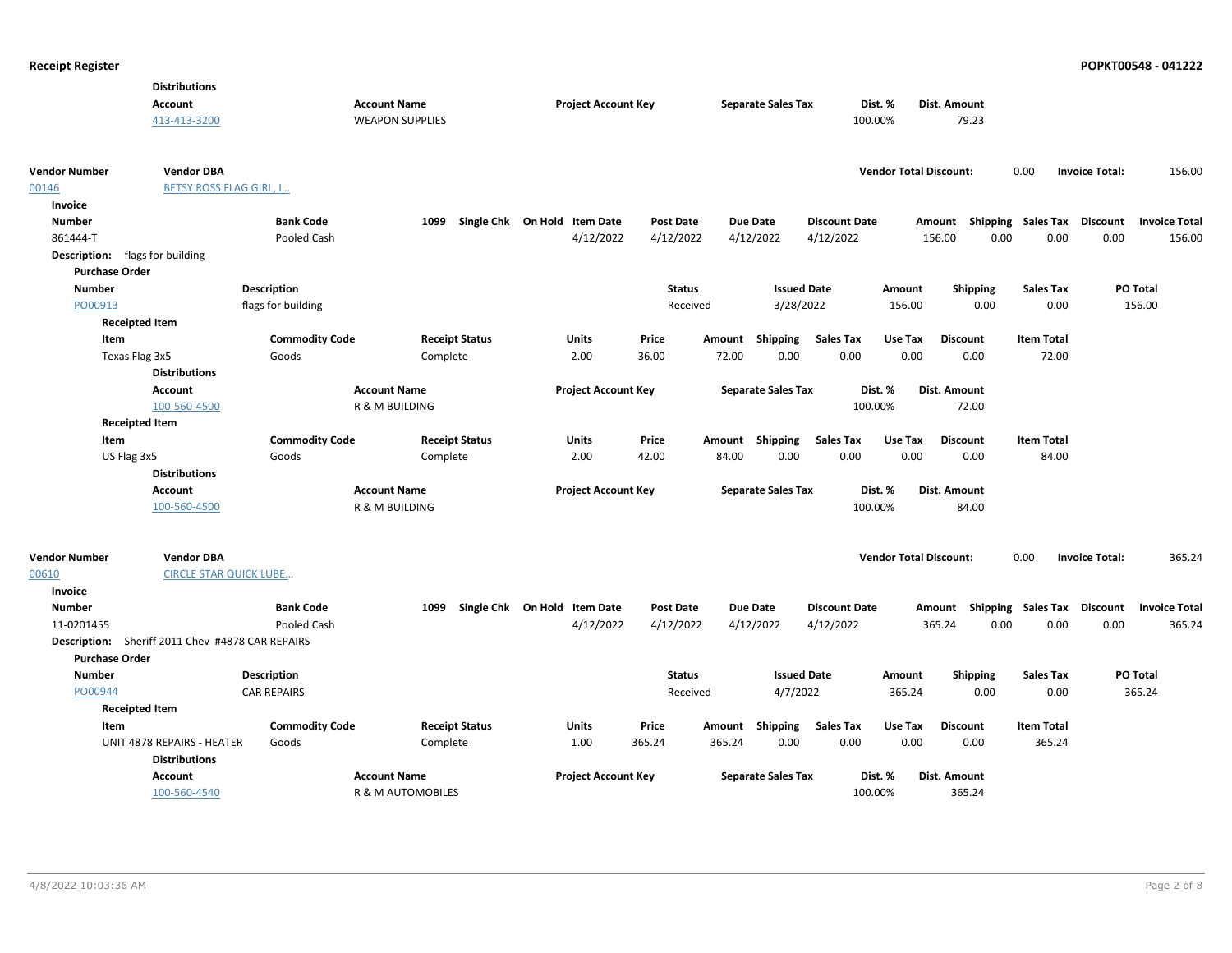| Receipt Register |  |  |
|------------------|--|--|
|------------------|--|--|

| <b>Receipt Register</b>             |                                        |                       |                                       |                              |                            |                  |                           |                           |                      |                               |                                    |                   |                       | POPKT00548 - 041222  |
|-------------------------------------|----------------------------------------|-----------------------|---------------------------------------|------------------------------|----------------------------|------------------|---------------------------|---------------------------|----------------------|-------------------------------|------------------------------------|-------------------|-----------------------|----------------------|
| <b>Vendor Number</b>                | <b>Vendor DBA</b>                      |                       |                                       |                              |                            |                  |                           |                           |                      | <b>Vendor Total Discount:</b> |                                    | 0.00              | <b>Invoice Total:</b> | 218.49               |
| 00696                               | <b>DELL MARKETING L.P.</b>             |                       |                                       |                              |                            |                  |                           |                           |                      |                               |                                    |                   |                       |                      |
| Invoice                             |                                        |                       |                                       |                              |                            |                  |                           |                           |                      |                               |                                    |                   |                       |                      |
| <b>Number</b>                       |                                        | <b>Bank Code</b>      | 1099                                  | Single Chk On Hold Item Date |                            | Post Date        |                           | <b>Due Date</b>           | <b>Discount Date</b> |                               | Amount Shipping Sales Tax Discount |                   |                       | <b>Invoice Total</b> |
| 10574424175                         |                                        | Pooled Cash           |                                       |                              | 4/12/2022                  | 4/12/2022        |                           | 4/12/2022                 | 4/12/2022            |                               | 0.00<br>218.49                     | 0.00              | 0.00                  | 218.49               |
| <b>Description:</b> office supplies |                                        |                       |                                       |                              |                            |                  |                           |                           |                      |                               |                                    |                   |                       |                      |
| <b>Purchase Order</b>               |                                        |                       |                                       |                              |                            |                  |                           |                           |                      |                               |                                    |                   |                       |                      |
| <b>Number</b>                       |                                        | Description           |                                       |                              |                            | <b>Status</b>    |                           | <b>Issued Date</b>        |                      | Amount                        | <b>Shipping</b>                    | <b>Sales Tax</b>  |                       | PO Total             |
| PO00930                             |                                        | office supplies       |                                       |                              |                            | Received         |                           | 3/31/2022                 |                      | 218.49                        | 0.00                               | 0.00              |                       | 218.49               |
| <b>Receipted Item</b>               |                                        |                       |                                       |                              |                            |                  |                           |                           |                      |                               |                                    |                   |                       |                      |
| Item                                |                                        | <b>Commodity Code</b> |                                       | <b>Receipt Status</b>        | Units                      | Price            |                           | Amount Shipping           | <b>Sales Tax</b>     | Use Tax                       | <b>Discount</b>                    | <b>Item Total</b> |                       |                      |
|                                     | Dell B3460dn High Capacity Toner Goods |                       |                                       | Complete                     | 1.00                       | 218.49           | 218.49                    | 0.00                      | 0.00                 | 0.00                          | 0.00                               | 218.49            |                       |                      |
|                                     | <b>Distributions</b>                   |                       |                                       |                              |                            |                  |                           |                           |                      |                               |                                    |                   |                       |                      |
|                                     | Account                                |                       | <b>Account Name</b>                   |                              | <b>Project Account Key</b> |                  |                           | <b>Separate Sales Tax</b> |                      | Dist. %                       | Dist. Amount                       |                   |                       |                      |
|                                     | 100-450-3100                           |                       | <b>OFFICE SUPPLIES</b>                |                              |                            |                  |                           |                           | 100.00%              |                               | 218.49                             |                   |                       |                      |
| <b>Vendor Number</b>                | <b>Vendor DBA</b>                      |                       |                                       |                              |                            |                  |                           |                           |                      | <b>Vendor Total Discount:</b> |                                    | 0.00              | <b>Invoice Total:</b> | 119.97               |
| 00281                               | <b>GT DISTRIBUTORS, INC</b>            |                       |                                       |                              |                            |                  |                           |                           |                      |                               |                                    |                   |                       |                      |
| Invoice                             |                                        |                       |                                       |                              |                            |                  |                           |                           |                      |                               |                                    |                   |                       |                      |
| <b>Number</b>                       |                                        | <b>Bank Code</b>      | 1099                                  | Single Chk On Hold Item Date |                            | <b>Post Date</b> |                           | <b>Due Date</b>           | <b>Discount Date</b> |                               | Amount Shipping Sales Tax Discount |                   |                       | <b>Invoice Total</b> |
| INV0896264                          |                                        | Pooled Cash           |                                       |                              | 4/12/2022                  | 4/12/2022        |                           | 4/12/2022                 | 4/12/2022            |                               | 119.97<br>0.00                     | 0.00              | 0.00                  | 119.97               |
| Description: uniform                |                                        |                       |                                       |                              |                            |                  |                           |                           |                      |                               |                                    |                   |                       |                      |
| <b>Purchase Order</b>               |                                        |                       |                                       |                              |                            |                  |                           |                           |                      |                               |                                    |                   |                       |                      |
| <b>Number</b>                       |                                        | Description           |                                       |                              |                            | <b>Status</b>    |                           | <b>Issued Date</b>        |                      | Amount                        | <b>Shipping</b>                    | Sales Tax         |                       | PO Total             |
| PO00909                             |                                        | uniform               |                                       |                              |                            |                  | <b>Partially Received</b> | 3/24/2022                 |                      | 119.97                        | 0.00                               | 0.00              |                       | 119.97               |
| <b>Receipted Item</b>               |                                        |                       |                                       |                              |                            |                  |                           |                           |                      |                               |                                    |                   |                       |                      |
| Item                                |                                        | <b>Commodity Code</b> |                                       | <b>Receipt Status</b>        | Units                      | Price            |                           | Amount Shipping           | <b>Sales Tax</b>     | Use Tax                       | <b>Discount</b>                    | <b>Item Total</b> |                       |                      |
|                                     | ELB-UVS113-LR ELBECO UNDERVE Goods     |                       |                                       | Complete                     | 1.00                       | 43.99            | 43.99                     | 0.00                      | 0.00                 | 0.00                          | 0.00                               | 43.99             |                       |                      |
|                                     | <b>Distributions</b>                   |                       |                                       |                              |                            |                  |                           |                           |                      |                               |                                    |                   |                       |                      |
|                                     | Account                                |                       | <b>Account Name</b>                   |                              | <b>Project Account Key</b> |                  |                           | <b>Separate Sales Tax</b> |                      | Dist. %                       | Dist. Amount                       |                   |                       |                      |
|                                     | 100-560-3950                           |                       | UNIFORMS/OTHER                        |                              |                            |                  |                           |                           | 100.00%              |                               | 43.99                              |                   |                       |                      |
| <b>Receipted Item</b>               |                                        |                       |                                       |                              |                            |                  |                           |                           |                      |                               |                                    |                   |                       |                      |
| Item                                |                                        | <b>Commodity Code</b> |                                       | <b>Receipt Status</b>        | Units                      | Price            |                           | Amount Shipping           | <b>Sales Tax</b>     | Use Tax                       | <b>Discount</b>                    | <b>Item Total</b> |                       |                      |
|                                     | ELB-UVS114-L ELBECO UNDER VE: Goods    |                       |                                       | Complete                     | 2.00                       | 37.99            | 75.98                     | 0.00                      | 0.00                 | 0.00                          | 0.00                               | 75.98             |                       |                      |
|                                     | <b>Distributions</b>                   |                       |                                       |                              |                            |                  |                           |                           |                      |                               |                                    |                   |                       |                      |
|                                     | Account<br>100-560-3950                |                       | <b>Account Name</b><br>UNIFORMS/OTHER |                              | <b>Project Account Key</b> |                  |                           | <b>Separate Sales Tax</b> | 100.00%              | Dist. %                       | Dist. Amount<br>75.98              |                   |                       |                      |
| <b>Vendor Number</b>                | <b>Vendor DBA</b>                      |                       |                                       |                              |                            |                  |                           |                           |                      | <b>Vendor Total Discount:</b> |                                    | 0.00              | <b>Invoice Total:</b> | 38,969.55            |

00128

**HART INTERCIVIC**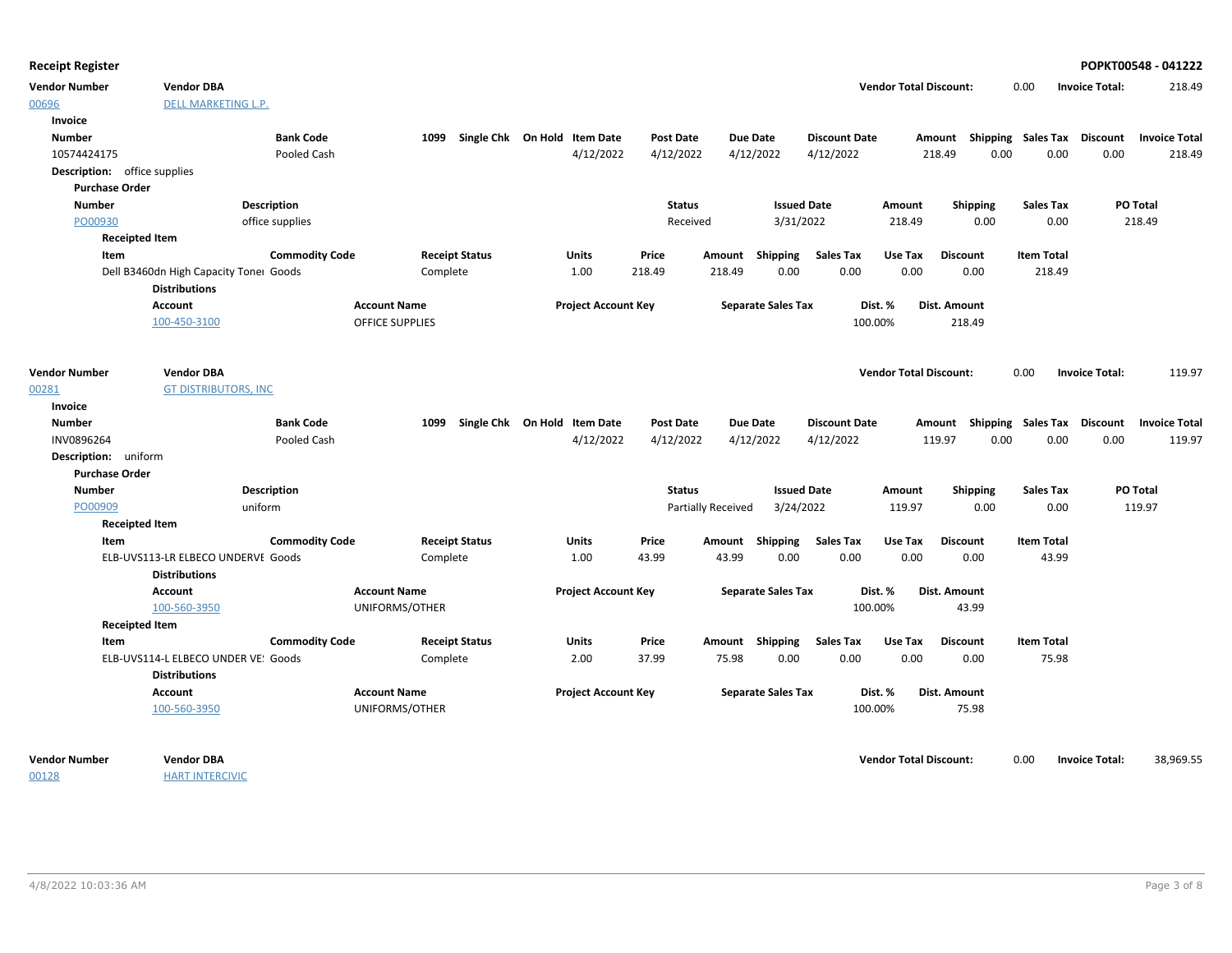| <b>Bank Code</b><br>Single Chk On Hold Item Date<br>Number<br>1099<br><b>Post Date</b><br>Due Date<br><b>Discount Date</b><br>Shipping Sales Tax<br>Discount<br>Amount<br>085567<br>Pooled Cash<br>4/12/2022<br>4/12/2022<br>4/12/2022<br>4/12/2022<br>16,500.00<br>600.00<br>0.00<br>0.00<br>Description: #FAN-00001 MOBILE VOTING MACHINES<br><b>Purchase Order</b><br><b>Issued Date</b><br><b>PO Total</b><br><b>Number</b><br><b>Description</b><br><b>Status</b><br>Amount<br><b>Shipping</b><br><b>Sales Tax</b><br>10/1/2021<br>600.00<br>PO00634<br>MOBILE VOTING MACHINES<br>16,500.00<br>0.00<br>17,100.00<br>Received<br><b>Receipted Item</b><br><b>Commodity Code</b><br><b>Receipt Status</b><br><b>Sales Tax</b><br><b>Discount</b><br><b>Item Total</b><br>Item<br>Units<br>Price<br>Amount<br>Shipping<br>Use Tax<br>1,500.00<br>600.00<br>0.00<br>0.00<br>0.00<br>17,100.00<br>PORTABLE CARRIER-MOBILE VOTI Goods<br>Complete<br>11.00<br>16,500.00<br><b>Distributions</b><br><b>Account Name</b><br><b>Project Account Key</b><br><b>Separate Sales Tax</b><br>Dist. %<br>Dist. Amount<br><b>Account</b><br>413-413-3981<br>PUBLIC HEALTH EXPENSES<br>100.00%<br>17,100.00 | Invoice |  |  |  |  |  |                      |
|-------------------------------------------------------------------------------------------------------------------------------------------------------------------------------------------------------------------------------------------------------------------------------------------------------------------------------------------------------------------------------------------------------------------------------------------------------------------------------------------------------------------------------------------------------------------------------------------------------------------------------------------------------------------------------------------------------------------------------------------------------------------------------------------------------------------------------------------------------------------------------------------------------------------------------------------------------------------------------------------------------------------------------------------------------------------------------------------------------------------------------------------------------------------------------------------------|---------|--|--|--|--|--|----------------------|
|                                                                                                                                                                                                                                                                                                                                                                                                                                                                                                                                                                                                                                                                                                                                                                                                                                                                                                                                                                                                                                                                                                                                                                                                 |         |  |  |  |  |  | <b>Invoice Total</b> |
|                                                                                                                                                                                                                                                                                                                                                                                                                                                                                                                                                                                                                                                                                                                                                                                                                                                                                                                                                                                                                                                                                                                                                                                                 |         |  |  |  |  |  | 17,100.00            |
|                                                                                                                                                                                                                                                                                                                                                                                                                                                                                                                                                                                                                                                                                                                                                                                                                                                                                                                                                                                                                                                                                                                                                                                                 |         |  |  |  |  |  |                      |
|                                                                                                                                                                                                                                                                                                                                                                                                                                                                                                                                                                                                                                                                                                                                                                                                                                                                                                                                                                                                                                                                                                                                                                                                 |         |  |  |  |  |  |                      |
|                                                                                                                                                                                                                                                                                                                                                                                                                                                                                                                                                                                                                                                                                                                                                                                                                                                                                                                                                                                                                                                                                                                                                                                                 |         |  |  |  |  |  |                      |
|                                                                                                                                                                                                                                                                                                                                                                                                                                                                                                                                                                                                                                                                                                                                                                                                                                                                                                                                                                                                                                                                                                                                                                                                 |         |  |  |  |  |  |                      |
|                                                                                                                                                                                                                                                                                                                                                                                                                                                                                                                                                                                                                                                                                                                                                                                                                                                                                                                                                                                                                                                                                                                                                                                                 |         |  |  |  |  |  |                      |
|                                                                                                                                                                                                                                                                                                                                                                                                                                                                                                                                                                                                                                                                                                                                                                                                                                                                                                                                                                                                                                                                                                                                                                                                 |         |  |  |  |  |  |                      |
|                                                                                                                                                                                                                                                                                                                                                                                                                                                                                                                                                                                                                                                                                                                                                                                                                                                                                                                                                                                                                                                                                                                                                                                                 |         |  |  |  |  |  |                      |
|                                                                                                                                                                                                                                                                                                                                                                                                                                                                                                                                                                                                                                                                                                                                                                                                                                                                                                                                                                                                                                                                                                                                                                                                 |         |  |  |  |  |  |                      |
|                                                                                                                                                                                                                                                                                                                                                                                                                                                                                                                                                                                                                                                                                                                                                                                                                                                                                                                                                                                                                                                                                                                                                                                                 |         |  |  |  |  |  |                      |
|                                                                                                                                                                                                                                                                                                                                                                                                                                                                                                                                                                                                                                                                                                                                                                                                                                                                                                                                                                                                                                                                                                                                                                                                 |         |  |  |  |  |  |                      |
| Invoice                                                                                                                                                                                                                                                                                                                                                                                                                                                                                                                                                                                                                                                                                                                                                                                                                                                                                                                                                                                                                                                                                                                                                                                         |         |  |  |  |  |  |                      |
| <b>Bank Code</b><br>Single Chk On Hold Item Date<br>Amount Shipping Sales Tax<br>Discount<br><b>Number</b><br>1099<br><b>Post Date</b><br><b>Due Date</b><br><b>Discount Date</b>                                                                                                                                                                                                                                                                                                                                                                                                                                                                                                                                                                                                                                                                                                                                                                                                                                                                                                                                                                                                               |         |  |  |  |  |  | <b>Invoice Total</b> |
| 085594<br>Pooled Cash<br>4/12/2022<br>4/12/2022<br>4/12/2022<br>4/12/2022<br>104.55<br>15.00<br>0.00<br>0.00                                                                                                                                                                                                                                                                                                                                                                                                                                                                                                                                                                                                                                                                                                                                                                                                                                                                                                                                                                                                                                                                                    |         |  |  |  |  |  | 119.55               |
| <b>Description:</b> #FAN-04689 Election supplies                                                                                                                                                                                                                                                                                                                                                                                                                                                                                                                                                                                                                                                                                                                                                                                                                                                                                                                                                                                                                                                                                                                                                |         |  |  |  |  |  |                      |
| <b>Purchase Order</b>                                                                                                                                                                                                                                                                                                                                                                                                                                                                                                                                                                                                                                                                                                                                                                                                                                                                                                                                                                                                                                                                                                                                                                           |         |  |  |  |  |  |                      |
| <b>Issued Date</b><br>PO Total<br><b>Number</b><br>Description<br><b>Status</b><br><b>Shipping</b><br><b>Sales Tax</b><br>Amount                                                                                                                                                                                                                                                                                                                                                                                                                                                                                                                                                                                                                                                                                                                                                                                                                                                                                                                                                                                                                                                                |         |  |  |  |  |  |                      |
| PO00676<br>Received<br>10/19/2021<br>104.55<br>15.00<br>0.00<br>119.55<br>Election supplies                                                                                                                                                                                                                                                                                                                                                                                                                                                                                                                                                                                                                                                                                                                                                                                                                                                                                                                                                                                                                                                                                                     |         |  |  |  |  |  |                      |
| <b>Receipted Item</b>                                                                                                                                                                                                                                                                                                                                                                                                                                                                                                                                                                                                                                                                                                                                                                                                                                                                                                                                                                                                                                                                                                                                                                           |         |  |  |  |  |  |                      |
| <b>Commodity Code</b><br><b>Receipt Status</b><br><b>Discount</b><br><b>Item Total</b><br>Item<br>Units<br>Price<br>Amount<br>Shipping<br>Sales Tax<br>Use Tax                                                                                                                                                                                                                                                                                                                                                                                                                                                                                                                                                                                                                                                                                                                                                                                                                                                                                                                                                                                                                                  |         |  |  |  |  |  |                      |
| 2.75<br>2.75<br>Complete<br>5.00<br>0.55<br>0.00<br>0.00<br>0.00<br>0.00<br>#172436 Tug Tight Seals-long<br>Goods<br><b>Distributions</b>                                                                                                                                                                                                                                                                                                                                                                                                                                                                                                                                                                                                                                                                                                                                                                                                                                                                                                                                                                                                                                                       |         |  |  |  |  |  |                      |
| <b>Account Name</b><br><b>Project Account Key</b><br><b>Separate Sales Tax</b><br>Dist. %<br>Dist. Amount<br>Account                                                                                                                                                                                                                                                                                                                                                                                                                                                                                                                                                                                                                                                                                                                                                                                                                                                                                                                                                                                                                                                                            |         |  |  |  |  |  |                      |
| 100-404-3100<br><b>ELECTION SUPPLIES</b><br>100.00%<br>2.75                                                                                                                                                                                                                                                                                                                                                                                                                                                                                                                                                                                                                                                                                                                                                                                                                                                                                                                                                                                                                                                                                                                                     |         |  |  |  |  |  |                      |
| <b>Receipted Item</b>                                                                                                                                                                                                                                                                                                                                                                                                                                                                                                                                                                                                                                                                                                                                                                                                                                                                                                                                                                                                                                                                                                                                                                           |         |  |  |  |  |  |                      |
| <b>Commodity Code</b><br><b>Receipt Status</b><br>Price<br>Shipping<br><b>Sales Tax</b><br><b>Discount</b><br><b>Item Total</b><br>Item<br>Units<br>Amount<br>Use Tax                                                                                                                                                                                                                                                                                                                                                                                                                                                                                                                                                                                                                                                                                                                                                                                                                                                                                                                                                                                                                           |         |  |  |  |  |  |                      |
| Goods<br>Complete<br>100.00<br>0.51<br>51.00<br>0.00<br>0.00<br>0.00<br>0.00<br>51.00<br>#172434 Wire Seals                                                                                                                                                                                                                                                                                                                                                                                                                                                                                                                                                                                                                                                                                                                                                                                                                                                                                                                                                                                                                                                                                     |         |  |  |  |  |  |                      |
| <b>Distributions</b>                                                                                                                                                                                                                                                                                                                                                                                                                                                                                                                                                                                                                                                                                                                                                                                                                                                                                                                                                                                                                                                                                                                                                                            |         |  |  |  |  |  |                      |
| <b>Account Name</b><br><b>Project Account Key</b><br><b>Separate Sales Tax</b><br>Dist. %<br>Dist. Amount<br><b>Account</b>                                                                                                                                                                                                                                                                                                                                                                                                                                                                                                                                                                                                                                                                                                                                                                                                                                                                                                                                                                                                                                                                     |         |  |  |  |  |  |                      |
| 100-404-3100<br><b>ELECTION SUPPLIES</b><br>100.00%<br>51.00                                                                                                                                                                                                                                                                                                                                                                                                                                                                                                                                                                                                                                                                                                                                                                                                                                                                                                                                                                                                                                                                                                                                    |         |  |  |  |  |  |                      |
| <b>Receipted Item</b>                                                                                                                                                                                                                                                                                                                                                                                                                                                                                                                                                                                                                                                                                                                                                                                                                                                                                                                                                                                                                                                                                                                                                                           |         |  |  |  |  |  |                      |
| <b>Receipt Status</b><br><b>Item Total</b><br>Item<br><b>Commodity Code</b><br>Units<br>Price<br>Shipping<br><b>Sales Tax</b><br>Use Tax<br><b>Discount</b><br>Amount                                                                                                                                                                                                                                                                                                                                                                                                                                                                                                                                                                                                                                                                                                                                                                                                                                                                                                                                                                                                                           |         |  |  |  |  |  |                      |
| 15.00<br>35.80<br>#172441 distance markers<br>Goods<br>Complete<br>16.00<br>1.30<br>20.80<br>0.00<br>0.00<br>0.00                                                                                                                                                                                                                                                                                                                                                                                                                                                                                                                                                                                                                                                                                                                                                                                                                                                                                                                                                                                                                                                                               |         |  |  |  |  |  |                      |
| <b>Distributions</b>                                                                                                                                                                                                                                                                                                                                                                                                                                                                                                                                                                                                                                                                                                                                                                                                                                                                                                                                                                                                                                                                                                                                                                            |         |  |  |  |  |  |                      |
| <b>Account Name</b><br><b>Project Account Key</b><br><b>Separate Sales Tax</b><br>Dist. %<br>Dist. Amount<br>Account                                                                                                                                                                                                                                                                                                                                                                                                                                                                                                                                                                                                                                                                                                                                                                                                                                                                                                                                                                                                                                                                            |         |  |  |  |  |  |                      |
| 100-404-3100<br><b>ELECTION SUPPLIES</b><br>100.00%<br>35.80                                                                                                                                                                                                                                                                                                                                                                                                                                                                                                                                                                                                                                                                                                                                                                                                                                                                                                                                                                                                                                                                                                                                    |         |  |  |  |  |  |                      |
| <b>Receipted Item</b>                                                                                                                                                                                                                                                                                                                                                                                                                                                                                                                                                                                                                                                                                                                                                                                                                                                                                                                                                                                                                                                                                                                                                                           |         |  |  |  |  |  |                      |
| <b>Commodity Code</b><br><b>Receipt Status</b><br>Units<br>Price<br>Shipping<br><b>Sales Tax</b><br><b>Discount</b><br><b>Item Total</b><br>Item<br>Amount<br>Use Tax                                                                                                                                                                                                                                                                                                                                                                                                                                                                                                                                                                                                                                                                                                                                                                                                                                                                                                                                                                                                                           |         |  |  |  |  |  |                      |
| #179318 Statement of Oath & Co Goods<br>Complete<br>50.00<br>0.60<br>30.00<br>0.00<br>0.00<br>0.00<br>0.00<br>30.00<br><b>Distributions</b>                                                                                                                                                                                                                                                                                                                                                                                                                                                                                                                                                                                                                                                                                                                                                                                                                                                                                                                                                                                                                                                     |         |  |  |  |  |  |                      |
| <b>Account Name</b><br><b>Project Account Key</b><br><b>Separate Sales Tax</b><br><b>Account</b><br>Dist. %<br>Dist. Amount                                                                                                                                                                                                                                                                                                                                                                                                                                                                                                                                                                                                                                                                                                                                                                                                                                                                                                                                                                                                                                                                     |         |  |  |  |  |  |                      |
| 100-404-3100<br><b>ELECTION SUPPLIES</b><br>100.00%<br>30.00                                                                                                                                                                                                                                                                                                                                                                                                                                                                                                                                                                                                                                                                                                                                                                                                                                                                                                                                                                                                                                                                                                                                    |         |  |  |  |  |  |                      |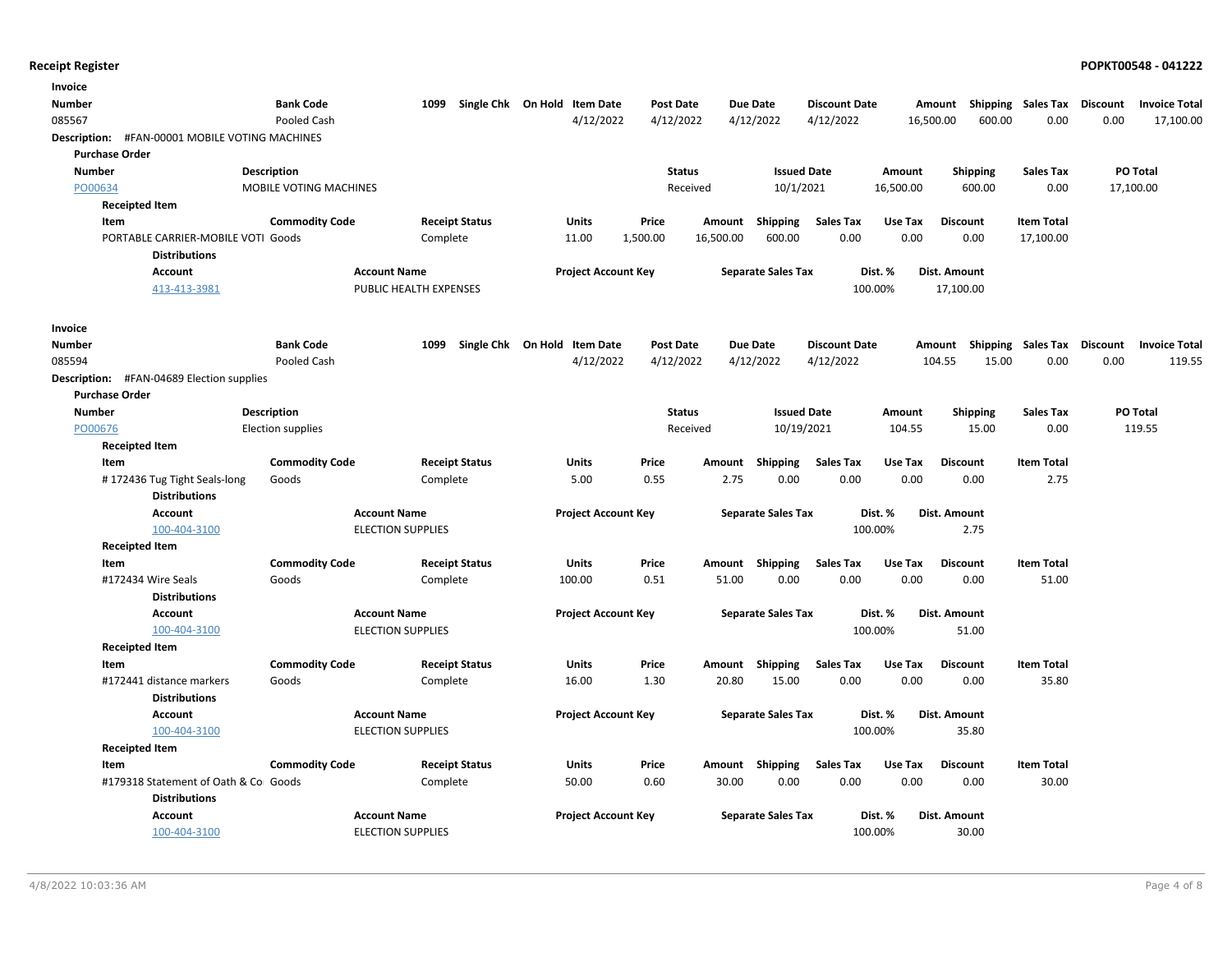| Invoice<br><b>Number</b><br>085757<br>Description: #FAN-00001 MOBILE VOTING MACHINES<br><b>Purchase Order</b> |                                     | <b>Bank Code</b><br>Pooled Cash | 1099                   |                       | Single Chk On Hold Item Date<br>4/12/2022 | Post Date<br>4/12/2022     |               | <b>Due Date</b><br>4/12/2022 | <b>Discount Date</b><br>4/12/2022 | 21,000.00                     | Amount<br>750.00 | Shipping Sales Tax<br>0.00 | <b>Discount</b><br>0.00 | <b>Invoice Total</b><br>21,750.00 |
|---------------------------------------------------------------------------------------------------------------|-------------------------------------|---------------------------------|------------------------|-----------------------|-------------------------------------------|----------------------------|---------------|------------------------------|-----------------------------------|-------------------------------|------------------|----------------------------|-------------------------|-----------------------------------|
| <b>Number</b>                                                                                                 |                                     | <b>Description</b>              |                        |                       |                                           |                            | <b>Status</b> | <b>Issued Date</b>           |                                   | Amount                        | <b>Shipping</b>  | <b>Sales Tax</b>           |                         | PO Total                          |
| PO00633                                                                                                       |                                     | MOBILE VOTING MACHINES          |                        |                       |                                           |                            | Received      | 10/1/2021                    |                                   | 21,000.00                     | 750.00           | 0.00                       |                         | 21,750.00                         |
| <b>Receipted Item</b>                                                                                         |                                     |                                 |                        |                       |                                           |                            |               |                              |                                   |                               |                  |                            |                         |                                   |
| <b>Item</b>                                                                                                   |                                     | <b>Commodity Code</b>           |                        | <b>Receipt Status</b> | <b>Units</b>                              | Price                      | Amount        | Shipping                     | <b>Sales Tax</b>                  | Use Tax                       | <b>Discount</b>  | <b>Item Total</b>          |                         |                                   |
|                                                                                                               | PORTABLE CARRIER FOR MOBILE ' Goods |                                 | Complete               |                       | 14.00                                     | 1,500.00                   | 21,000.00     | 750.00                       | 0.00                              | 0.00                          | 0.00             | 21,750.00                  |                         |                                   |
|                                                                                                               | <b>Distributions</b>                |                                 |                        |                       |                                           |                            |               |                              |                                   |                               |                  |                            |                         |                                   |
|                                                                                                               | <b>Account</b>                      |                                 | <b>Account Name</b>    |                       |                                           | <b>Project Account Key</b> |               | <b>Separate Sales Tax</b>    |                                   | Dist. %                       | Dist. Amount     |                            |                         |                                   |
|                                                                                                               | 413-413-3981                        |                                 | PUBLIC HEALTH EXPENSES |                       |                                           |                            |               |                              | 100.00%                           |                               | 21,750.00        |                            |                         |                                   |
|                                                                                                               |                                     |                                 |                        |                       |                                           |                            |               |                              |                                   |                               |                  |                            |                         |                                   |
|                                                                                                               |                                     |                                 |                        |                       |                                           |                            |               |                              |                                   |                               |                  |                            |                         |                                   |
| <b>Vendor Number</b>                                                                                          | <b>Vendor DBA</b>                   |                                 |                        |                       |                                           |                            |               |                              |                                   | <b>Vendor Total Discount:</b> |                  | 0.00                       | <b>Invoice Total:</b>   | 329.81                            |
| 00216                                                                                                         | <b>OFFICE DEPOT</b>                 |                                 |                        |                       |                                           |                            |               |                              |                                   |                               |                  |                            |                         |                                   |
| Invoice                                                                                                       |                                     |                                 |                        |                       |                                           |                            |               |                              |                                   |                               |                  |                            |                         |                                   |
| <b>Number</b>                                                                                                 |                                     | <b>Bank Code</b>                | 1099                   |                       | Single Chk On Hold Item Date              | <b>Post Date</b>           |               | <b>Due Date</b>              | <b>Discount Date</b>              |                               | Amount           | <b>Shipping Sales Tax</b>  | <b>Discount</b>         | <b>Invoice Total</b>              |
| 235010146001                                                                                                  |                                     | Pooled Cash                     |                        |                       | 4/12/2022                                 | 4/12/2022                  |               | 4/12/2022                    | 4/12/2022                         |                               | 89.98<br>0.00    | 0.00                       | 0.00                    | 89.98                             |
| <b>Description: OFFICE SUPPLIES</b>                                                                           |                                     |                                 |                        |                       |                                           |                            |               |                              |                                   |                               |                  |                            |                         |                                   |
| <b>Purchase Order</b>                                                                                         |                                     |                                 |                        |                       |                                           |                            |               |                              |                                   |                               |                  |                            |                         |                                   |
| <b>Number</b>                                                                                                 |                                     | Description                     |                        |                       |                                           |                            | <b>Status</b> | <b>Issued Date</b>           |                                   | Amount                        | <b>Shipping</b>  | <b>Sales Tax</b>           |                         | PO Total                          |
| PO00922                                                                                                       |                                     | <b>OFFICE SUPPLIES</b>          |                        |                       |                                           |                            | Received      | 3/30/2022                    |                                   | 89.98                         | 0.00             | 0.00                       |                         | 89.98                             |
| <b>Receipted Item</b>                                                                                         |                                     |                                 |                        |                       |                                           |                            |               |                              |                                   |                               |                  |                            |                         |                                   |
| Item                                                                                                          |                                     | <b>Commodity Code</b>           |                        | <b>Receipt Status</b> | Units                                     | Price                      |               | Amount Shipping              | <b>Sales Tax</b>                  | Use Tax                       | <b>Discount</b>  | <b>Item Total</b>          |                         |                                   |
|                                                                                                               | <b>VENDOR ENVELOPES</b>             | Goods                           | Complete               |                       | 2.00                                      | 44.99                      | 89.98         | 0.00                         | 0.00                              | 0.00                          | 0.00             | 89.98                      |                         |                                   |
|                                                                                                               | <b>Distributions</b>                |                                 |                        |                       |                                           |                            |               |                              |                                   |                               |                  |                            |                         |                                   |
|                                                                                                               | <b>Account</b>                      |                                 | <b>Account Name</b>    |                       | <b>Project Account Key</b>                |                            |               | <b>Separate Sales Tax</b>    |                                   | Dist. %                       | Dist. Amount     |                            |                         |                                   |
|                                                                                                               | 100-510-3100                        |                                 | <b>OFFICE SUPPLIES</b> |                       |                                           |                            |               |                              | 100.00%                           |                               | 89.98            |                            |                         |                                   |
|                                                                                                               |                                     |                                 |                        |                       |                                           |                            |               |                              |                                   |                               |                  |                            |                         |                                   |
| Invoice                                                                                                       |                                     |                                 |                        |                       |                                           |                            |               |                              |                                   |                               |                  |                            |                         |                                   |
| <b>Number</b>                                                                                                 |                                     | <b>Bank Code</b>                | 1099                   | Single Chk On Hold    | <b>Item Date</b>                          | Post Date                  |               | <b>Due Date</b>              | <b>Discount Date</b>              |                               | Amount           | <b>Shipping Sales Tax</b>  | Discount                | <b>Invoice Total</b>              |
| 235017793001                                                                                                  |                                     | Pooled Cash                     |                        |                       | 4/12/2022                                 | 4/12/2022                  |               | 4/12/2022                    | 4/12/2022                         |                               | 73.98<br>0.00    | 0.00                       | 0.00                    | 73.98                             |
| <b>Description: OFFICE SUPPLIES</b>                                                                           |                                     |                                 |                        |                       |                                           |                            |               |                              |                                   |                               |                  |                            |                         |                                   |
| <b>Purchase Order</b>                                                                                         |                                     |                                 |                        |                       |                                           |                            |               |                              |                                   |                               |                  |                            |                         |                                   |
| <b>Number</b>                                                                                                 |                                     | <b>Description</b>              |                        |                       |                                           |                            | <b>Status</b> | <b>Issued Date</b>           |                                   | Amount                        | Shipping         | <b>Sales Tax</b>           |                         | PO Total                          |
| PO00922                                                                                                       |                                     | <b>OFFICE SUPPLIES</b>          |                        |                       |                                           |                            | Received      | 3/30/2022                    |                                   | 73.98                         | 0.00             | 0.00                       |                         | 73.98                             |
| <b>Receipted Item</b>                                                                                         |                                     |                                 |                        |                       |                                           |                            |               |                              |                                   |                               |                  |                            |                         |                                   |
| Item                                                                                                          |                                     | <b>Commodity Code</b>           |                        | <b>Receipt Status</b> | Units                                     | Price                      |               | Amount Shipping              | <b>Sales Tax</b>                  | Use Tax                       | <b>Discount</b>  | <b>Item Total</b>          |                         |                                   |
| <b>COPIER PAPER</b>                                                                                           |                                     | Goods                           | Complete               |                       | 2.00                                      | 36.99                      | 73.98         | 0.00                         | 0.00                              | 0.00                          | 0.00             | 73.98                      |                         |                                   |
|                                                                                                               | <b>Distributions</b>                |                                 |                        |                       |                                           |                            |               |                              |                                   |                               |                  |                            |                         |                                   |
|                                                                                                               | <b>Account</b>                      |                                 | <b>Account Name</b>    |                       |                                           | <b>Project Account Key</b> |               | <b>Separate Sales Tax</b>    |                                   | Dist. %                       | Dist. Amount     |                            |                         |                                   |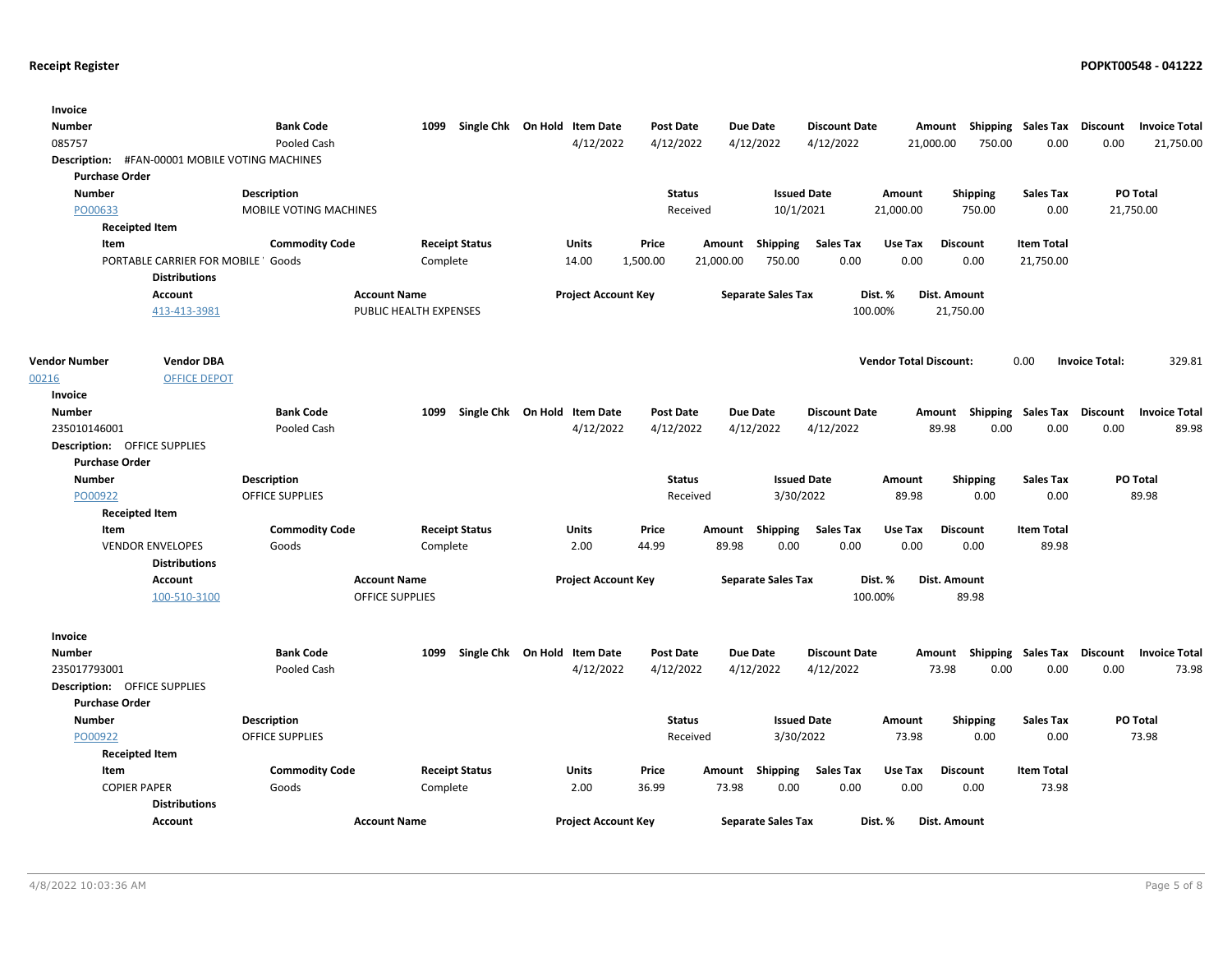| <b>Receipt Register</b>                                                                   |                                               |                                   |                                           |                                     |                                             |                                             |                                                        |                                   | POPKT00548 - 041222                                |
|-------------------------------------------------------------------------------------------|-----------------------------------------------|-----------------------------------|-------------------------------------------|-------------------------------------|---------------------------------------------|---------------------------------------------|--------------------------------------------------------|-----------------------------------|----------------------------------------------------|
| 100-510-3100                                                                              | OFFICE SUPPLIES                               |                                   |                                           |                                     |                                             | 100.00%                                     | 73.98                                                  |                                   |                                                    |
| Invoice<br><b>Number</b><br>235165531001<br><b>Description:</b> Office Supplies           | <b>Bank Code</b><br>Pooled Cash               | Single Chk On Hold<br>1099        | <b>Item Date</b><br>4/12/2022             | <b>Post Date</b><br>4/12/2022       | <b>Due Date</b><br>4/12/2022                | <b>Discount Date</b><br>4/12/2022           | Amount<br>107.86<br>0.00                               | Shipping Sales Tax<br>0.00        | Discount<br><b>Invoice Total</b><br>0.00<br>107.86 |
| <b>Purchase Order</b><br><b>Number</b><br>PO00908<br><b>Receipted Item</b>                | Description<br><b>Office Supplies</b>         |                                   |                                           | <b>Status</b><br>Received           | <b>Issued Date</b><br>3/24/2022             | Amount<br>107.86                            | <b>Shipping</b><br>0.00                                | <b>Sales Tax</b><br>0.00          | PO Total<br>107.86                                 |
| Item<br>#143291-HP LaserJet Printer 83A Goods<br><b>Distributions</b>                     | <b>Commodity Code</b>                         | <b>Receipt Status</b><br>Complete | Units<br>1.00                             | Price<br>107.86                     | <b>Shipping</b><br>Amount<br>107.86<br>0.00 | <b>Sales Tax</b><br>Use Tax<br>0.00         | <b>Discount</b><br>0.00<br>0.00                        | <b>Item Total</b><br>107.86       |                                                    |
| Account<br>100-435-3100                                                                   | <b>Account Name</b><br><b>OFFICE SUPPLIES</b> |                                   | <b>Project Account Key</b>                |                                     | <b>Separate Sales Tax</b>                   | Dist. %<br>100.00%                          | Dist. Amount<br>107.86                                 |                                   |                                                    |
| Invoice<br><b>Number</b><br>236604489001<br>Description: office supplies                  | <b>Bank Code</b><br>Pooled Cash               | Single Chk On Hold<br>1099        | <b>Item Date</b><br>4/12/2022             | <b>Post Date</b><br>4/12/2022       | <b>Due Date</b><br>4/12/2022                | <b>Discount Date</b><br>4/12/2022           | Amount<br>57.99<br>0.00                                | <b>Shipping Sales Tax</b><br>0.00 | Discount<br><b>Invoice Total</b><br>57.99<br>0.00  |
| <b>Purchase Order</b><br><b>Number</b><br>PO00931                                         | Description<br>office supplies                |                                   |                                           | <b>Status</b><br>Partially Received | <b>Issued Date</b><br>3/31/2022             | Amount<br>57.99                             | Shipping<br>0.00                                       | <b>Sales Tax</b><br>0.00          | PO Total<br>57.99                                  |
| <b>Receipted Item</b><br>Item<br>275435 Lorell Laminate Universal<br><b>Distributions</b> | <b>Commodity Code</b><br>Goods                | <b>Receipt Status</b><br>Complete | <b>Units</b><br>1.00                      | Price<br>57.99                      | Amount<br>Shipping<br>57.99<br>0.00         | <b>Sales Tax</b><br>Use Tax<br>0.00<br>0.00 | <b>Discount</b><br>0.00                                | <b>Item Total</b><br>57.99        |                                                    |
| Account<br>100-450-3100                                                                   | <b>Account Name</b><br><b>OFFICE SUPPLIES</b> |                                   | <b>Project Account Key</b>                |                                     | <b>Separate Sales Tax</b>                   | Dist. %<br>100.00%                          | Dist. Amount<br>57.99                                  |                                   |                                                    |
| <b>Vendor DBA</b><br><b>Vendor Number</b><br>00596<br>Invoice                             | <b>SOUTHERN TIRE MART, LLC</b>                |                                   |                                           |                                     |                                             |                                             | <b>Vendor Total Discount:</b>                          | 0.00                              | 1,601.13<br><b>Invoice Total:</b>                  |
| <b>Number</b><br>4170049259<br>Description: PCT 2 TIRES<br><b>Purchase Order</b>          | <b>Bank Code</b><br>Pooled Cash               | 1099                              | Single Chk On Hold Item Date<br>4/12/2022 | <b>Post Date</b><br>4/12/2022       | <b>Due Date</b><br>4/12/2022                | <b>Discount Date</b><br>4/12/2022           | Amount Shipping Sales Tax Discount<br>0.00<br>1,601.13 | 0.00                              | <b>Invoice Total</b><br>0.00<br>1,601.13           |
| <b>Number</b><br>PO00943<br><b>Receipted Item</b>                                         | Description<br>PCT 2 TIRES                    |                                   |                                           | <b>Status</b><br>Received           | <b>Issued Date</b><br>4/7/2022              | Amount<br>1,601.13                          | <b>Shipping</b><br>0.00                                | <b>Sales Tax</b><br>0.00          | PO Total<br>1,601.13                               |
| Item<br>14.00 24/12 SGG RB G2 STC TL TII Goods                                            | <b>Commodity Code</b>                         | <b>Receipt Status</b><br>Complete | <b>Units</b><br>3.00                      | Price<br>533.71                     | Amount<br>Shipping<br>1,601.13<br>0.00      | <b>Sales Tax</b><br>Use Tax<br>0.00         | <b>Discount</b><br>0.00<br>0.00                        | <b>Item Total</b><br>1,601.13     |                                                    |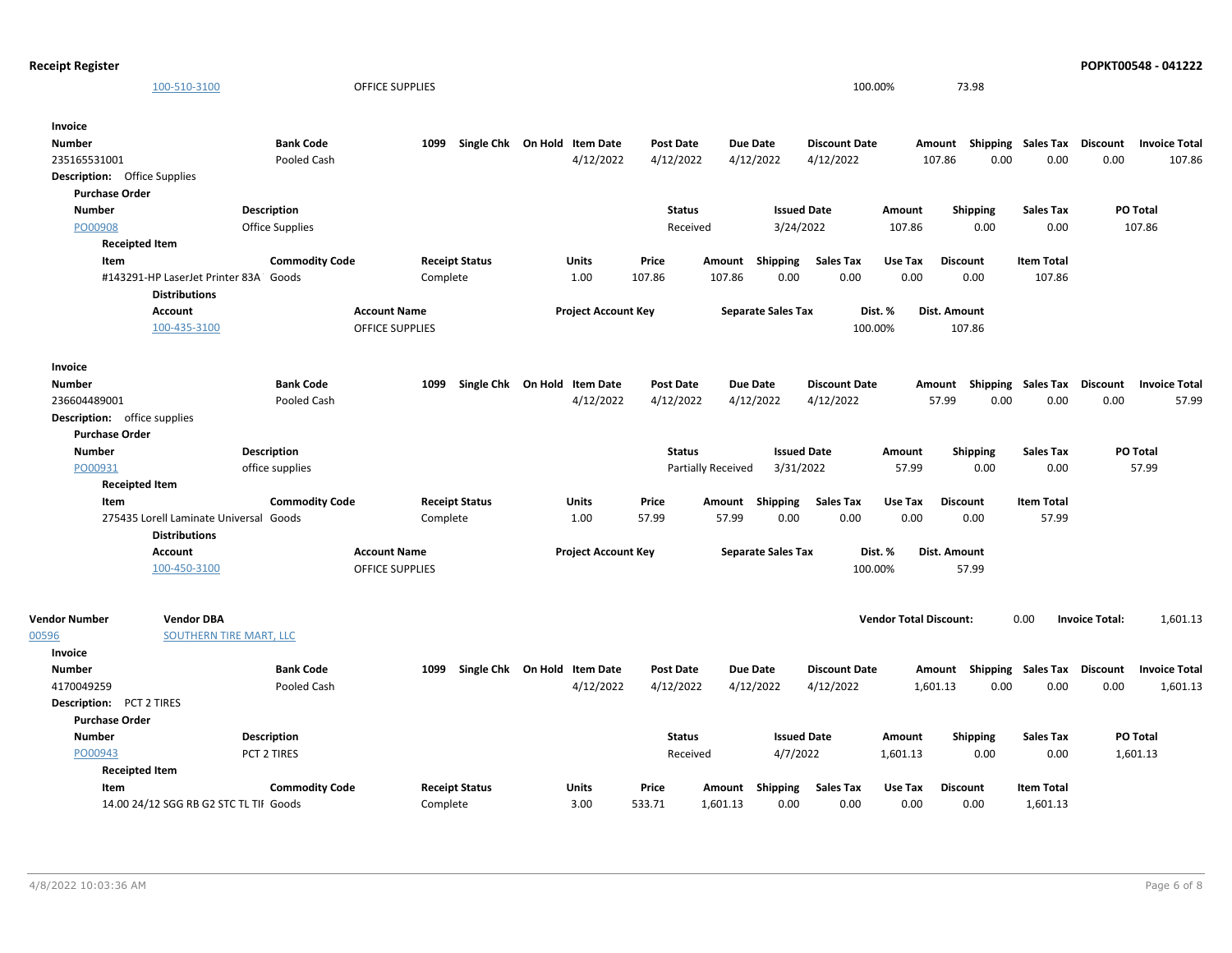| <b>Distributions</b> |                                        |                            |                           |         |              |
|----------------------|----------------------------------------|----------------------------|---------------------------|---------|--------------|
| <b>Account</b>       | <b>Account Name</b>                    | <b>Project Account Key</b> | <b>Separate Sales Tax</b> | Dist. % | Dist. Amount |
| 220-622-4590         | <b>R&amp;M MACH. TIRES &amp; TUBES</b> |                            |                           | 100.00% | 1.601.13     |
|                      |                                        |                            |                           |         |              |

### **Packet Totals**

| Vendors: | Invoices: | Purchase Orders: | <b>Amount: 42.354.72</b> | <b>Shipping: 1,365.00</b> | Tax: 0.00 | Discount: 0.00 | <b>Total Amount: 43.719.72</b> |
|----------|-----------|------------------|--------------------------|---------------------------|-----------|----------------|--------------------------------|
|----------|-----------|------------------|--------------------------|---------------------------|-----------|----------------|--------------------------------|